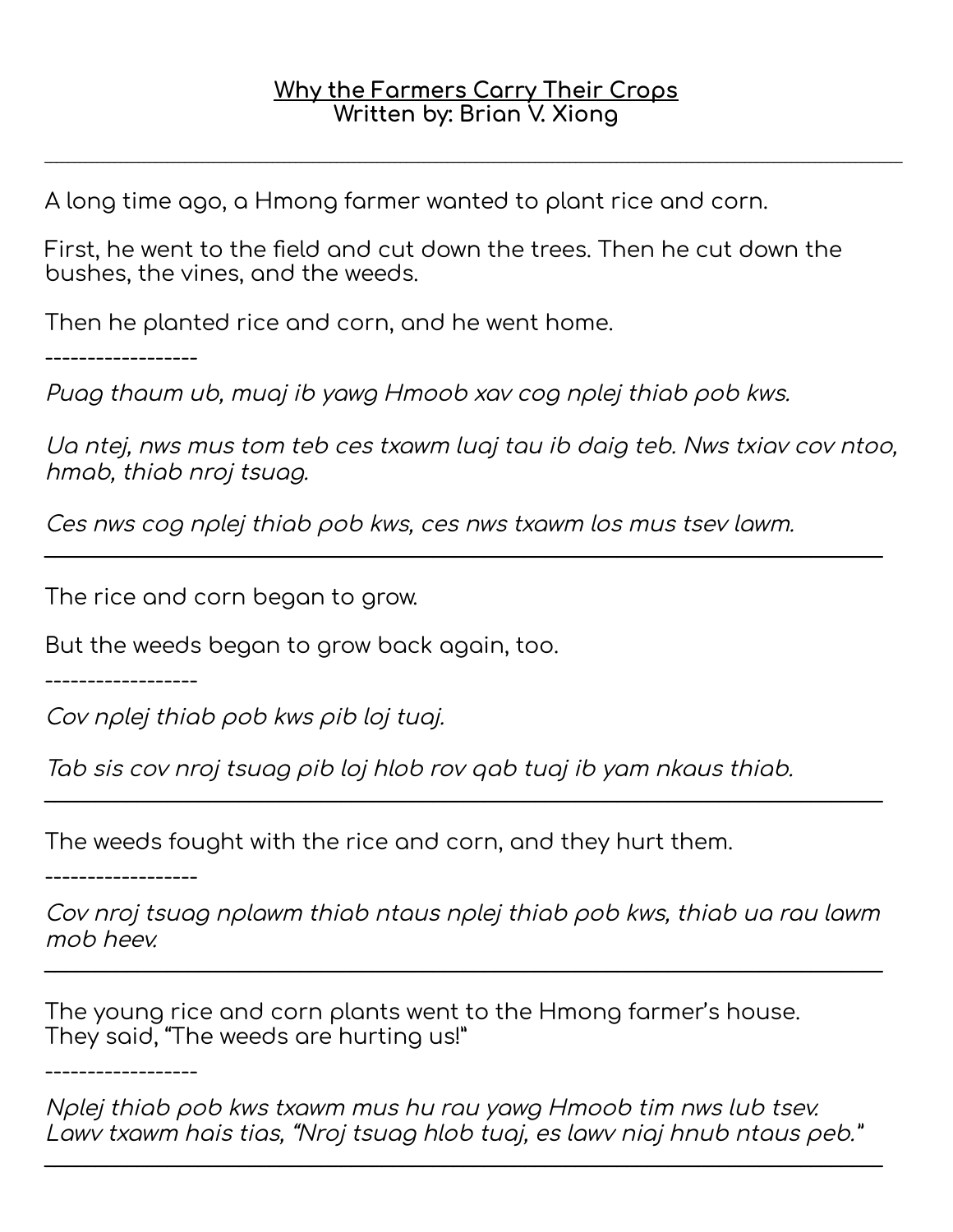The Hmong farmer said, "Go back to the field. Tell the weeds to stop fighting you. If they hurt you, I will hurt them when I come. Then wait for me. On the seventh day, I will come to see you."

\_\_\_\_\_\_\_\_\_\_\_\_\_\_\_\_\_\_\_\_\_\_\_\_\_\_\_\_\_\_\_\_\_\_\_\_\_\_\_\_\_\_\_\_\_\_\_\_\_\_\_\_\_\_\_\_\_\_\_\_\_\_\_\_\_\_\_\_\_\_\_\_\_\_\_\_\_\_\_\_\_\_\_\_\_\_\_\_\_\_\_\_\_\_\_\_\_\_\_\_\_\_\_\_\_\_\_\_\_\_\_\_\_\_\_\_\_\_\_\_\_\_\_\_\_\_\_\_\_\_\_\_\_\_\_\_\_\_\_\_\_\_\_\_\_\_\_

------------------

Yawg Hmoob hais tias, "Nej rov lawm tom teb. Hais kom nroj tsuag txhob ntaus nej lawm no nas! Yog nroj tsuag tseem ntaus nej thiab mas, kuv tuaj txog, kuv yuav ntaus nroj tsuag ntag no nawb. Tos xya hnub, kuv mam li tuaj xyuas nej."

So, the rice and corn went back to the field. They waited and waited. On the first day, only a tiger came.

\_\_\_\_\_\_\_\_\_\_\_\_\_\_\_\_\_\_\_\_\_\_\_\_\_\_\_\_\_\_\_\_\_\_\_\_\_\_\_\_\_\_\_\_\_\_\_\_\_\_\_\_\_\_\_\_\_\_\_\_\_\_\_\_\_\_\_\_\_\_\_\_\_\_\_\_\_\_\_\_\_\_

"Is that your owner?" the weeds asked.

"Oh, no! Our owner wears a big hat," answered the rice and corn.

------------------

Ces pob kws thiab nplej txawm rov qab mus tom teb lawm. Nplej thiab pob kws tos thiab tos. Thawj hnub, pom tuaj ib niag tsov tuaj txog.

"Tus ntawd puas yog nej tus thawj?" Nroj tsuag txawm nug.

"Tsis yog! Peb tus thawj mas ntoo ib lub kaus mom dav dav," Nplej thiab pob kws txawm teb nroj tsuag.

\_\_\_\_\_\_\_\_\_\_\_\_\_\_\_\_\_\_\_\_\_\_\_\_\_\_\_\_\_\_\_\_\_\_\_\_\_\_\_\_\_\_\_\_\_\_\_\_\_\_\_\_\_\_\_\_\_\_\_\_\_\_\_\_\_\_\_\_\_\_\_\_\_\_\_\_\_\_\_\_\_\_

On the second day, a wild cat came.

"Is this your owner?" asked the weeds.

"No! Our owner wears a big hat and smoke a pipe," answered the rice and corn.

------------------

Hnub ob, ib niag plis ho tuaj txog.

"Tus no puas yog nej tus thawj?" Nroj tsuag txawm nug.

"Tsis yog! Peb tus thawj mas ntoo ib lub kaus mom thiab haus ib lub yeeb thooj," Nplej thiab pob kws txawm teb nroj tsuag.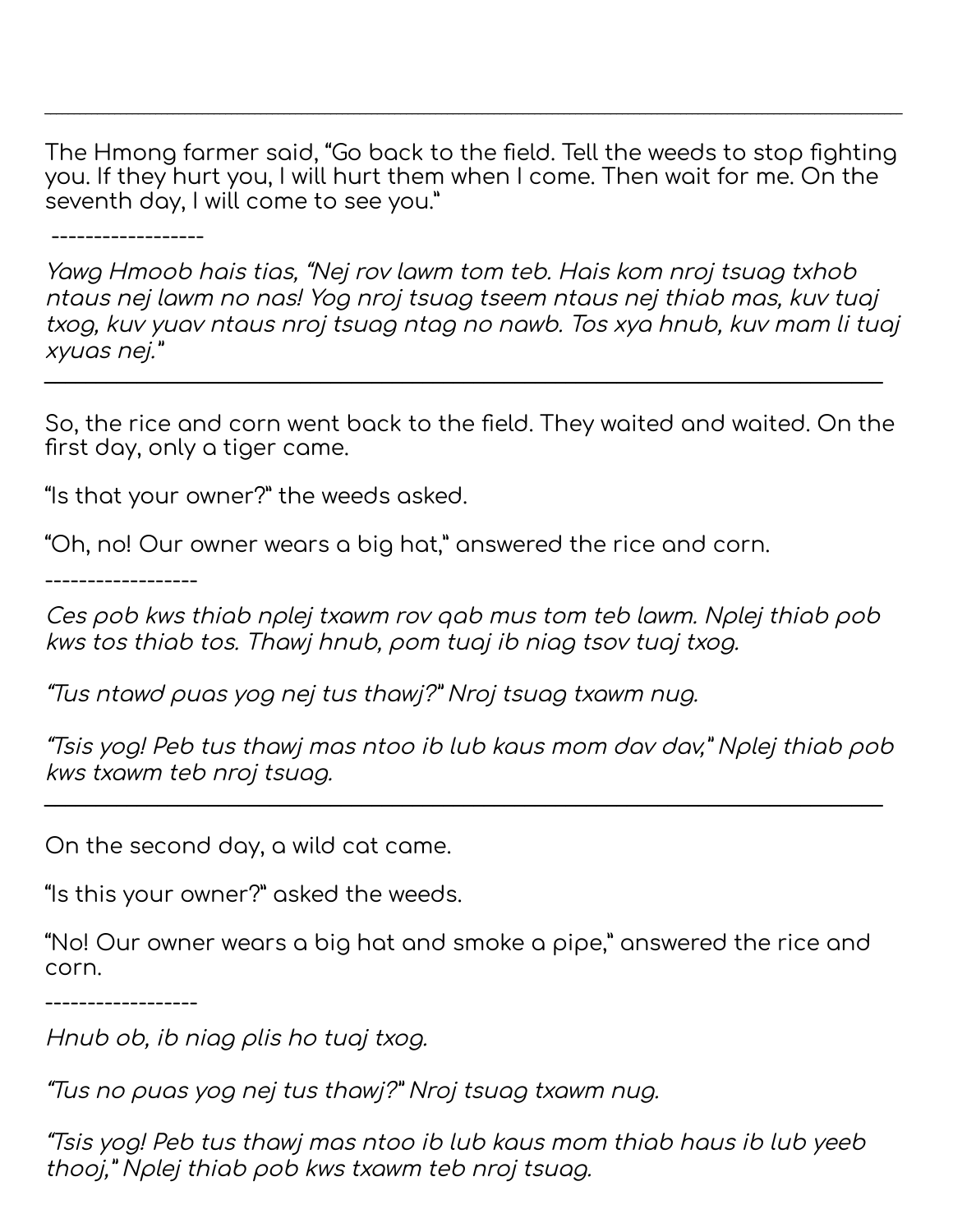On the third day, a mouse came.

"Is he your owner?" asked the weeds.

"No, he is not our owner either! Our owner wears a big hat, carries a pipe and a long knife," answered the rice and corn.

\_\_\_\_\_\_\_\_\_\_\_\_\_\_\_\_\_\_\_\_\_\_\_\_\_\_\_\_\_\_\_\_\_\_\_\_\_\_\_\_\_\_\_\_\_\_\_\_\_\_\_\_\_\_\_\_\_\_\_\_\_\_\_\_\_\_\_\_\_\_\_\_\_\_\_\_\_\_\_\_\_\_\_\_\_\_\_\_\_\_\_\_\_\_\_\_\_\_\_\_\_\_\_\_\_\_\_\_\_\_\_\_\_\_\_\_\_\_\_\_\_\_\_\_\_\_\_\_\_\_\_\_\_\_\_\_\_\_\_\_\_\_\_\_\_\_\_

------------------

Hnub peb, ib tug nas tsuag tuaj txoj.

"Ua li tus no puas yog nej tus thawj" Nroj tsuag txawm nug.

"Niag no haj yam tsis yog peb tus thawj thiab. Peb tus thawj ntoo ib lub kaus mom, nqa ib lub yeeb thooj thiab ib rab txuas," Nplej thiab pob kws txawm teb nroj tsuag. \_\_\_\_\_\_\_\_\_\_\_\_\_\_\_\_\_\_\_\_\_\_\_\_\_\_\_\_\_\_\_\_\_\_\_\_\_\_\_\_\_\_\_\_\_\_\_\_\_\_\_\_\_\_\_\_\_\_\_\_\_\_\_\_\_\_\_\_\_\_\_\_\_\_\_\_\_\_\_\_\_\_

On the fourth day, a cow came through the field.

"Is that your owner?" asked the weed.

But the rice and corn answered, "No, not yet!"

------------------

Hnub plaub, ib tug nyuj ho tuaj txog.

"Tus no puas yog nej tus thawj?" Nroj tsuag txawm nug.

Pob kws thiab nplej teb tias, "Tus no tsis tau yog peb tus thawj thiab!"

\_\_\_\_\_\_\_\_\_\_\_\_\_\_\_\_\_\_\_\_\_\_\_\_\_\_\_\_\_\_\_\_\_\_\_\_\_\_\_\_\_\_\_\_\_\_\_\_\_\_\_\_\_\_\_\_\_\_\_\_\_\_\_\_\_\_\_\_\_\_\_\_\_\_\_\_\_\_\_\_\_\_

On the fifth day, a wolf came by.

The rice and corn said, "He is not our owner!"

------------------

Hnub tsib, ib tug niag hma ho tuaj txoj ntawd.

Pob kwb thiab nplej kuj hais tias, "Nws tsis yog peb tus thawj thiab!"

 $\_$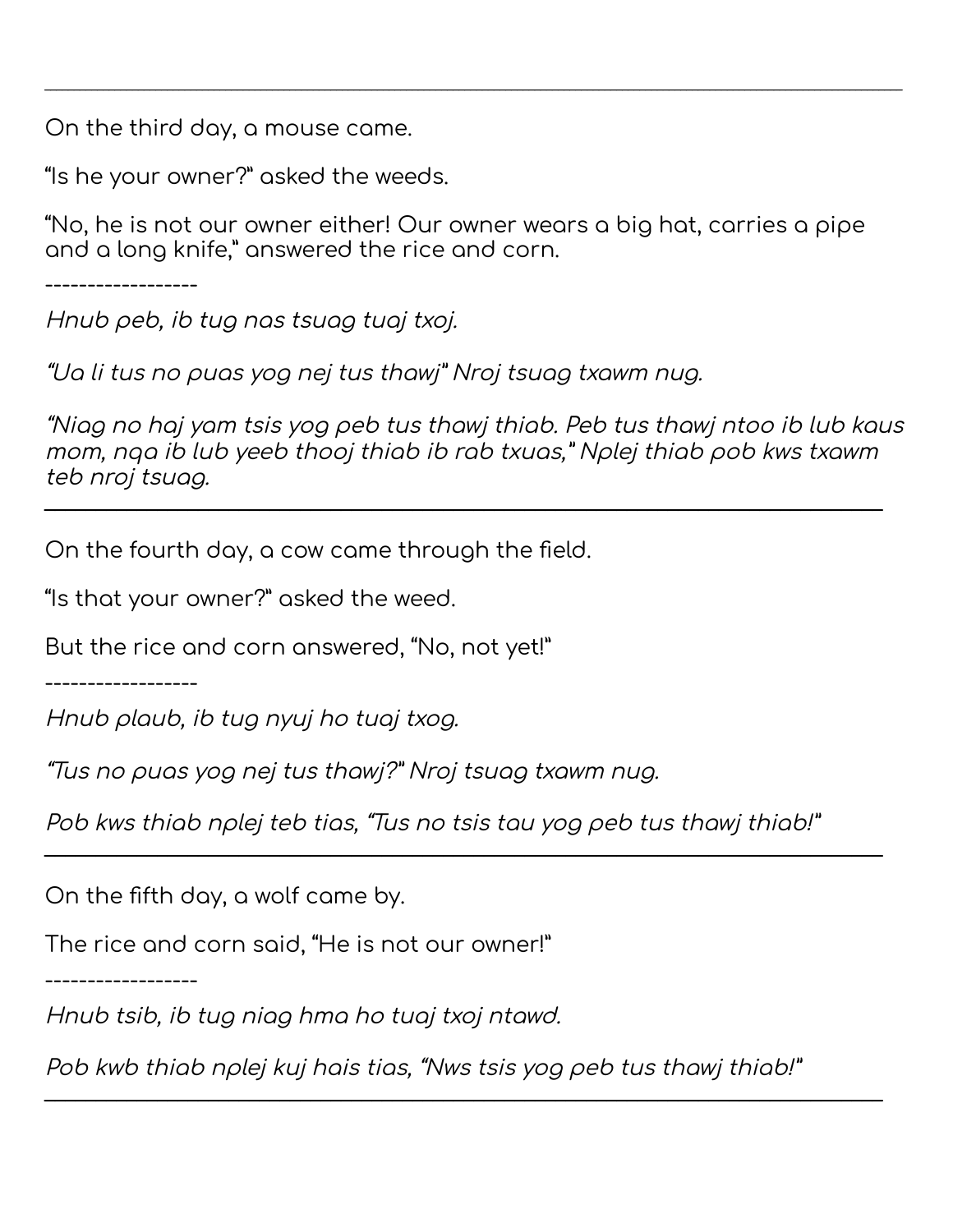On the sixth day, a chicken came.

The rice and corn said, "No, this is not our owner. But he will come tomorrow."

\_\_\_\_\_\_\_\_\_\_\_\_\_\_\_\_\_\_\_\_\_\_\_\_\_\_\_\_\_\_\_\_\_\_\_\_\_\_\_\_\_\_\_\_\_\_\_\_\_\_\_\_\_\_\_\_\_\_\_\_\_\_\_\_\_\_\_\_\_\_\_\_\_\_\_\_\_\_\_\_\_\_\_\_\_\_\_\_\_\_\_\_\_\_\_\_\_\_\_\_\_\_\_\_\_\_\_\_\_\_\_\_\_\_\_\_\_\_\_\_\_\_\_\_\_\_\_\_\_\_\_\_\_\_\_\_\_\_\_\_\_\_\_\_\_\_\_

------------------

Hnub rau, ib tug qaib ho tuaj txoj ntawd.

Pob kws thiab nplej hais tias, "Tus no los tsis yog peb tus thawj thiab. Tab sis tag kis mas nws yuav tuaj."

\_\_\_\_\_\_\_\_\_\_\_\_\_\_\_\_\_\_\_\_\_\_\_\_\_\_\_\_\_\_\_\_\_\_\_\_\_\_\_\_\_\_\_\_\_\_\_\_\_\_\_\_\_\_\_\_\_\_\_\_\_\_\_\_\_\_\_\_\_\_\_\_\_\_\_\_\_\_\_\_\_\_

Then, on the seventh day the Hmong farmer came. He was wearing a big hat. He was carrying a pipe and a long knife. He cut down all the weeds. And the rice and corn were happy.

------------------

Hnub xya, ces yawg Hmoob txawm tuaj txog. Nws ntoo ib lub kaus mom. Nws nqa ib lub yeeb thooj thiab ib rab txuas. Ces yawg Hmoob muab nroj tsuag txiav pov tseg. Ua rau nplej thiab pob kws mas zoo siab kawg.

The rice and corn said, "Mr. Farmer, you helped us so much! We will help you too. We will grow big, and when we are ripe, we will come to your house. Just get a place ready for us."

\_\_\_\_\_\_\_\_\_\_\_\_\_\_\_\_\_\_\_\_\_\_\_\_\_\_\_\_\_\_\_\_\_\_\_\_\_\_\_\_\_\_\_\_\_\_\_\_\_\_\_\_\_\_\_\_\_\_\_\_\_\_\_\_\_\_\_\_\_\_\_\_\_\_\_\_\_\_\_\_\_\_

------------------

Pob kws thiab nplej thiaj lis hais rau yawg Hmoob hais tias, "Koj pab peb ntau kawg nkaus! Yog li ntawd, peb yuav pab koj thiab. Peb yuav loj hlob tsuag tsuag. Thaum twg peb siav lawm no, ces peb mam li los pem koj tsev. Koj tsuas yog mus ua chaw npaj tos peb xwb."

\_\_\_\_\_\_\_\_\_\_\_\_\_\_\_\_\_\_\_\_\_\_\_\_\_\_\_\_\_\_\_\_\_\_\_\_\_\_\_\_\_\_\_\_\_\_\_\_\_\_\_\_\_\_\_\_\_\_\_\_\_\_\_\_\_\_\_\_\_\_\_\_\_\_\_\_\_\_\_\_\_\_

So, the Hmong farmer went home. But he went to sleep. He did not get a place ready for the corn and rice.

------------------

Ces yawg Hmoob txawm rov qab los mus tsev lawm. Tab sis nws los txog tsev, nws txawm cia li los pw lawm xwb. Nws tsis ua chaw tos nplej thiab pob kws li.

\_\_\_\_\_\_\_\_\_\_\_\_\_\_\_\_\_\_\_\_\_\_\_\_\_\_\_\_\_\_\_\_\_\_\_\_\_\_\_\_\_\_\_\_\_\_\_\_\_\_\_\_\_\_\_\_\_\_\_\_\_\_\_\_\_\_\_\_\_\_\_\_\_\_\_\_\_\_\_\_\_\_\_\_